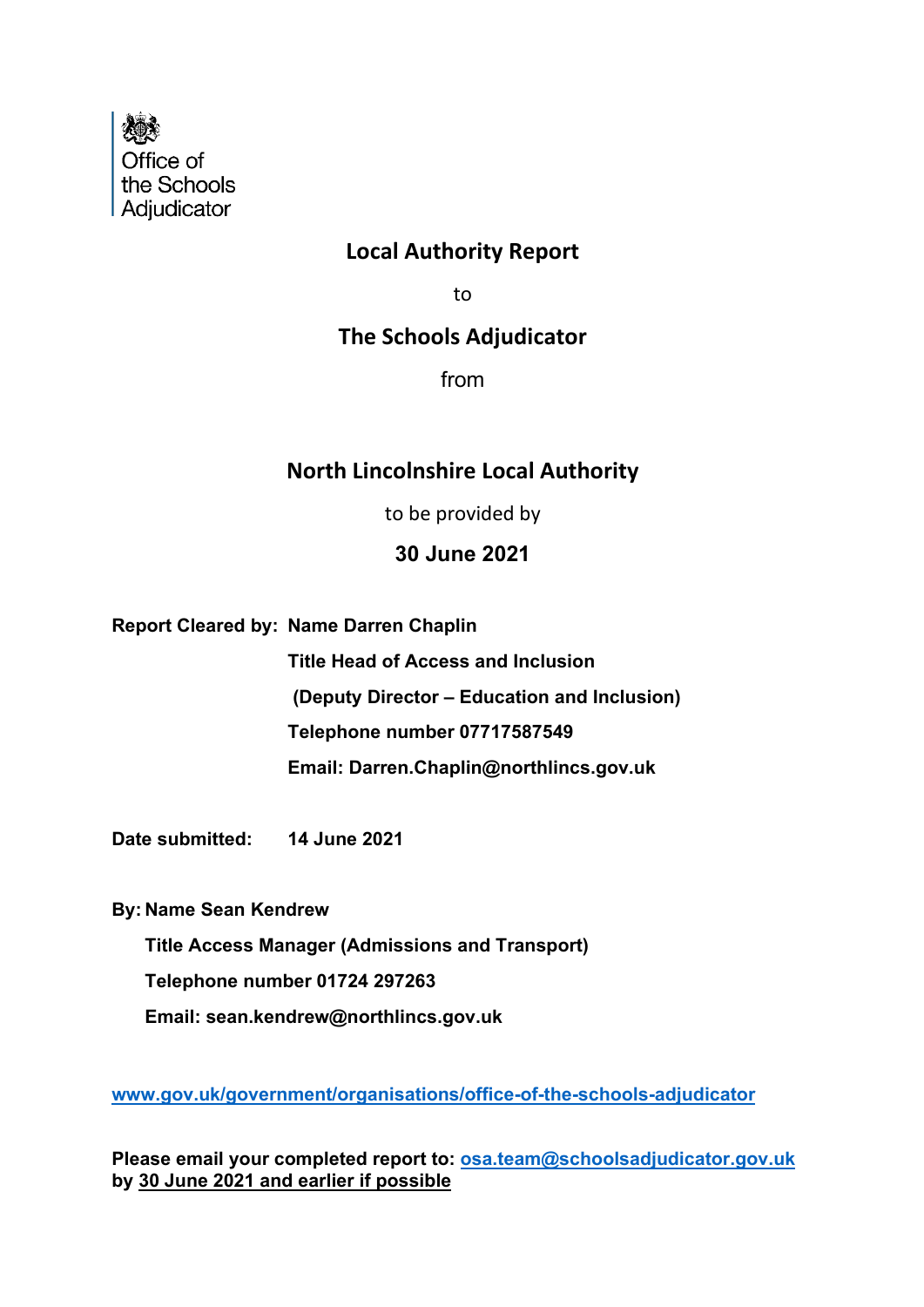# **Contents**

| A. |                                                                |  |
|----|----------------------------------------------------------------|--|
| Β. |                                                                |  |
| C. |                                                                |  |
|    |                                                                |  |
| Α. |                                                                |  |
| B. | Looked after children and previously looked after children 5   |  |
| C. | Children with special educational needs and/or disabilities  6 |  |
| D. |                                                                |  |
| Е. |                                                                |  |
|    |                                                                |  |
|    |                                                                |  |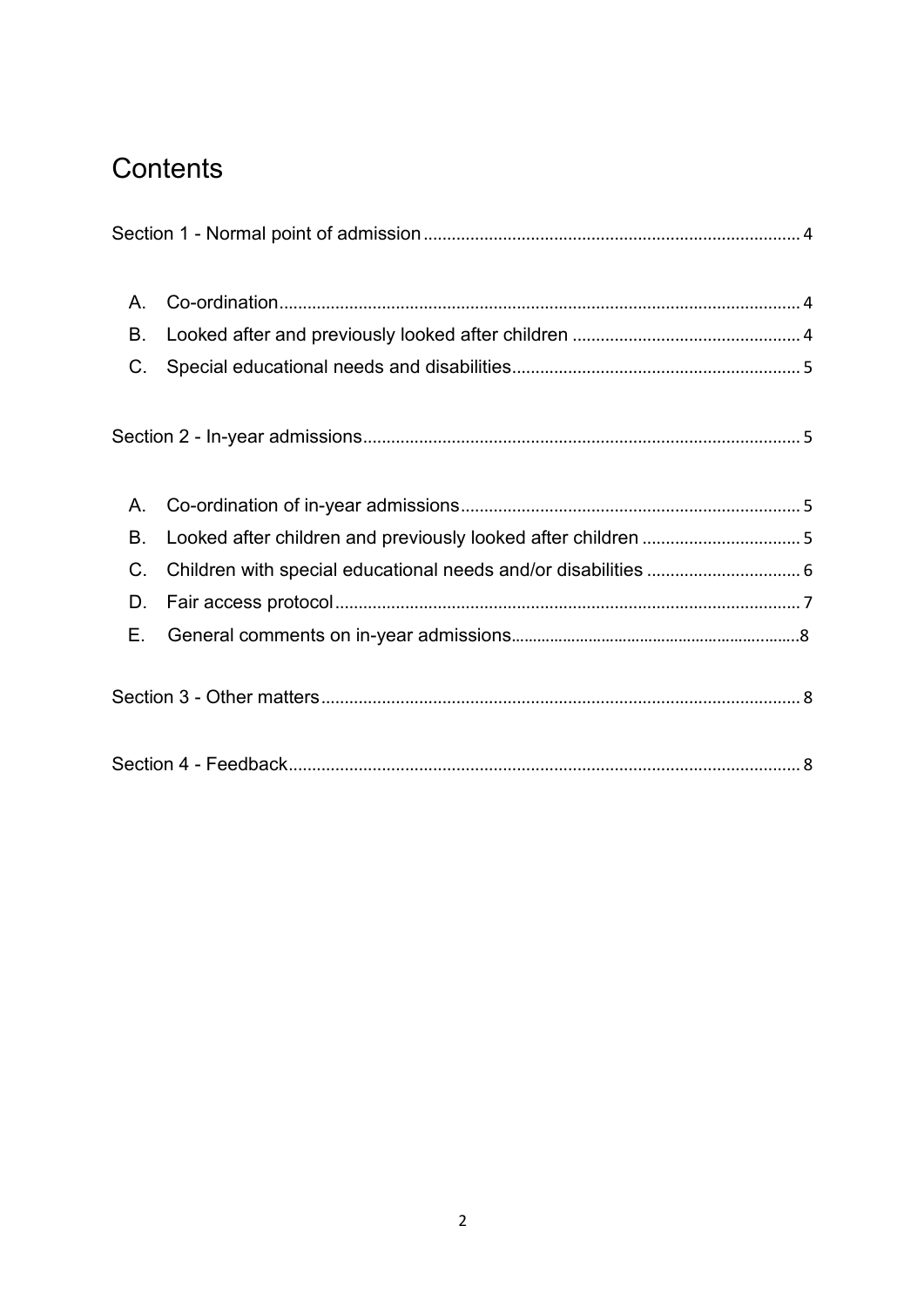#### **Introduction and guidance on completing the report**

1, Section 88P of the School Standards and Framework Act 1998 (the Act) requires every local authority to make an annual report to the adjudicator. The Chief Adjudicator then includes a summary of these reports in her annual report to the Secretary for State for Education. The School Admissions Code (the Code) sets out the requirements for reports by local authorities in paragraph 6. Paragraph 3.23 specifies what must be included as a minimum in the report to the adjudicator and makes provision for the local authority to include any other matters.

2. This template requests the same information as that set out in the revised template we sent on 15 April 2020:

- a) information about how admission arrangements in the local authority serve the interests of looked after children and previously looked after children, children with disabilities and children with special educational needs, including any details of where problems have arisen;
- b) an assessment of the effectiveness of Fair Access Protocols and co-ordination in their area, including how many children were admitted to each school under them.

3. We should be grateful if local authorities would follow the approach used in statutory provisions and in the Department for Education Statistical First Release<sup>[1](#page-2-0)</sup> and the Education Middle School (England) Regulations 2002[2.](#page-2-1)

4. In the template last year we did not ask about the determination of admission arrangements because of continued constraints on local authorities. Again, we have not asked for that information this year, but we intend to return to this area in future years given the importance of determination and checking compliance of all admission authorities. It is a key role for the local authority's leadership to encourage schools to determine arrangements in line with the provisions in the Code.

5. We welcome all comments that local authorities make in the comment boxes and we aim to reflect those comments in the Annual Report, but we ask for the comments to be entered under the right headings. Section 3 invites comment on any other matters not specifically addressed in this template if local authorities wish to do so. The views expressed in previous years also remain a matter of public record.

6. We ask that where possible, you return the template in Word instead of PDF formatting. A number of you have commented on the formatting of the template and we have tried to make it as accessible as possible, but we are aware that some local authorities use different versions of Word.

7. The report **must** be returned to the Office of the Schools Adjudicator by **30 June 2021**.

<span id="page-2-0"></span><sup>1</sup> Department for Education Statistical First Release

<span id="page-2-1"></span><sup>2</sup> The Education Middle School (England) Regulations 2002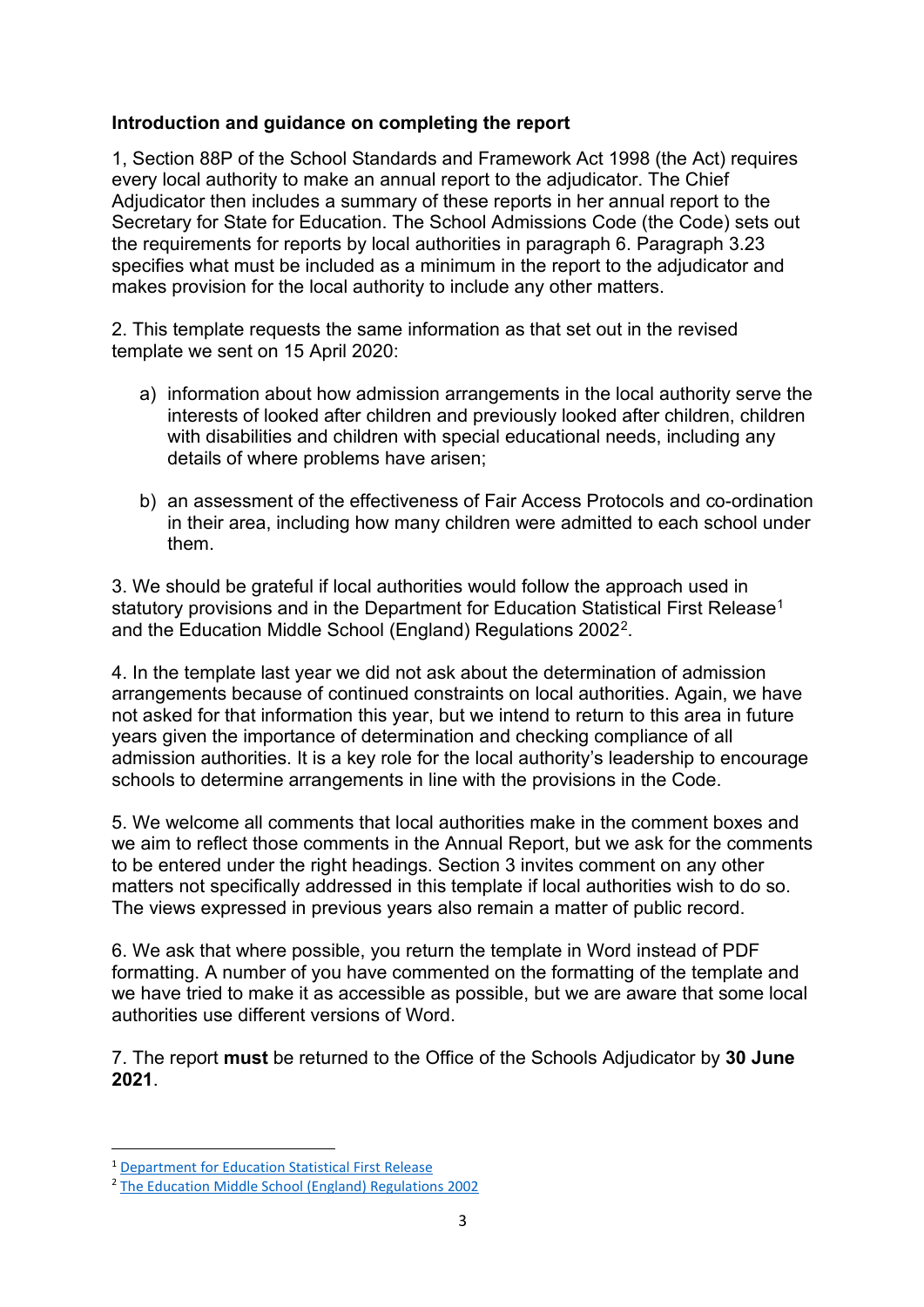## **Information requested**

## **Section 1 - Normal point of admission**

#### **A. Co-ordination**

| i. How well did co-<br>ordination of the main<br>admissions round<br>work? | <b>Not</b><br>well | A large number of small<br>problems or a major<br>problem | Well with few<br>small problems | Very<br>well |
|----------------------------------------------------------------------------|--------------------|-----------------------------------------------------------|---------------------------------|--------------|
| Reception                                                                  |                    |                                                           |                                 | X            |
| Year 7                                                                     |                    |                                                           |                                 |              |
| Other relevant years of<br>entry                                           |                    |                                                           |                                 |              |

ii. Please give examples to illustrate your answer if you wish:

#### **B. Looked after and previously looked after children**

i. How well does the admissions system in your local authority area serve the interests of looked after children at **normal points of admission**?

☐Not at all ☐Not well ☐Well ☒Very well ☐Not applicabl[e3](#page-3-0)

ii. How well do the admissions systems in other local authority areas serve the interests of children looked after by your local authority at **normal points of admission**?

☐Not at all ☐Not well ☐Well ☒Very well ☐Not applicable

 $\ddot{\mathbf{i}}$ . How well does your admissions system serve the interests of children who are looked after by other local authorities but educated in your area **at normal points of admission**?

☐Not at all ☐Not well ☐Well ☒Very well ☐Not applicable<sup>3</sup>

iv. How well does the admissions system in your local authority area serve the interests of previously looked after children at **normal points ofadmission**?

<span id="page-3-0"></span><sup>&</sup>lt;sup>3</sup> 'Not applicable' will only be appropriate if there are no children falling within this definition.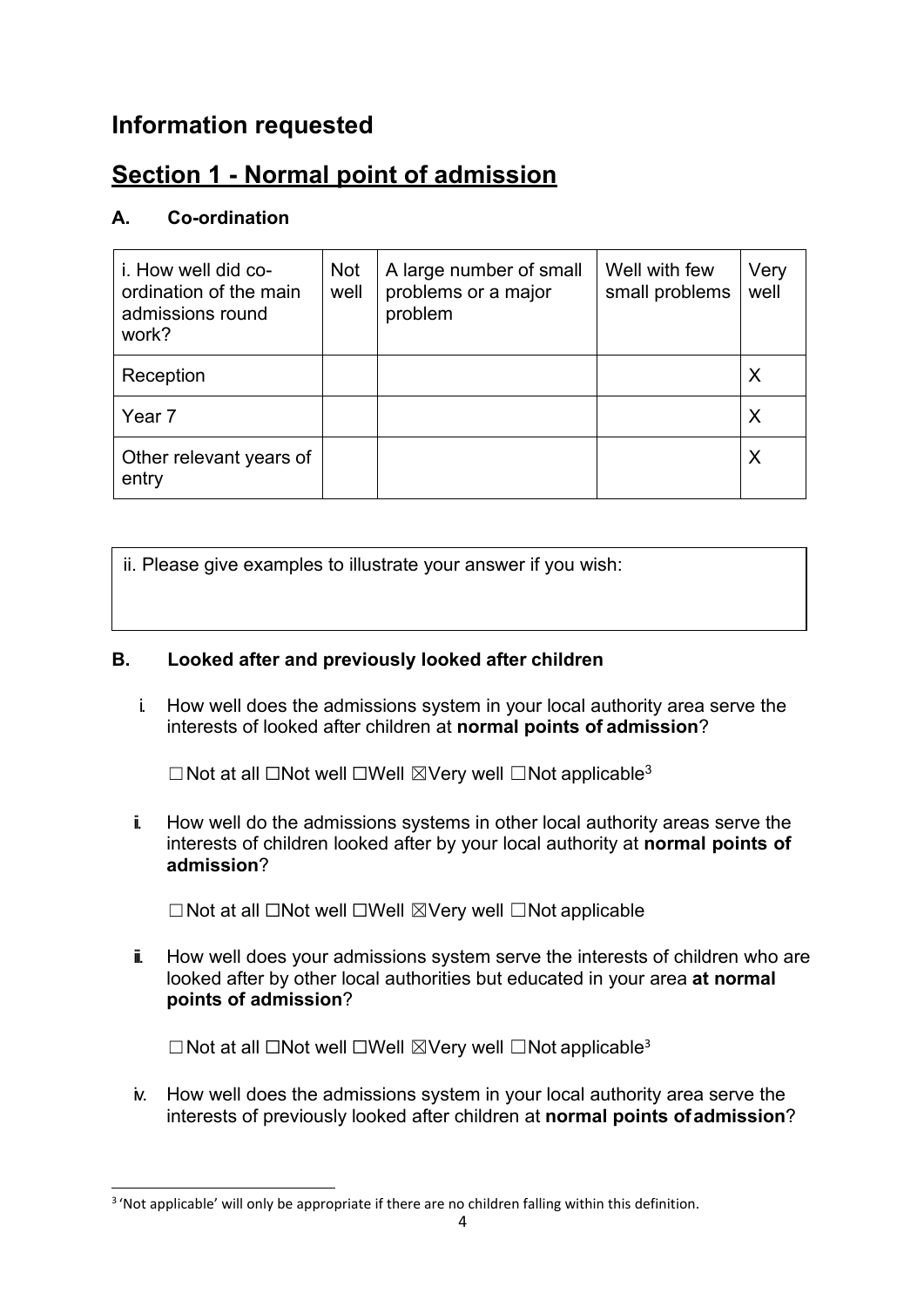□Not at all □Not well □Well ⊠Very well □Not applicable<sup>3</sup>

vi. If you wish, please give any examples of any good or poor practice or difficulties which exemplify your answers about the admission to schools of looked after and previously looked after children at **normal points of admission**:

#### **C. Special educational needs and/or disabilities**

Please provide any comments you wish to make on the admission of children with special educational needs and/or disabilities at normal points of admission:

### **<u>Section 2</u> - In-year<sup>[4](#page-4-0)</sup> admissions</u>**

#### **A. Co-ordination of in-year admissions**

#### **B. Looked after children and previously looked after children**

<span id="page-4-0"></span><sup>&</sup>lt;sup>4</sup> By 'in-year' we mean admission at the start of any school year which is not a normal point of entry for the school concerned (for example at the beginning of Year 2 for a five to eleven primary school) and admission during the course of any school year after the end of the statutory waiting list period (31 December) in normal years of admission.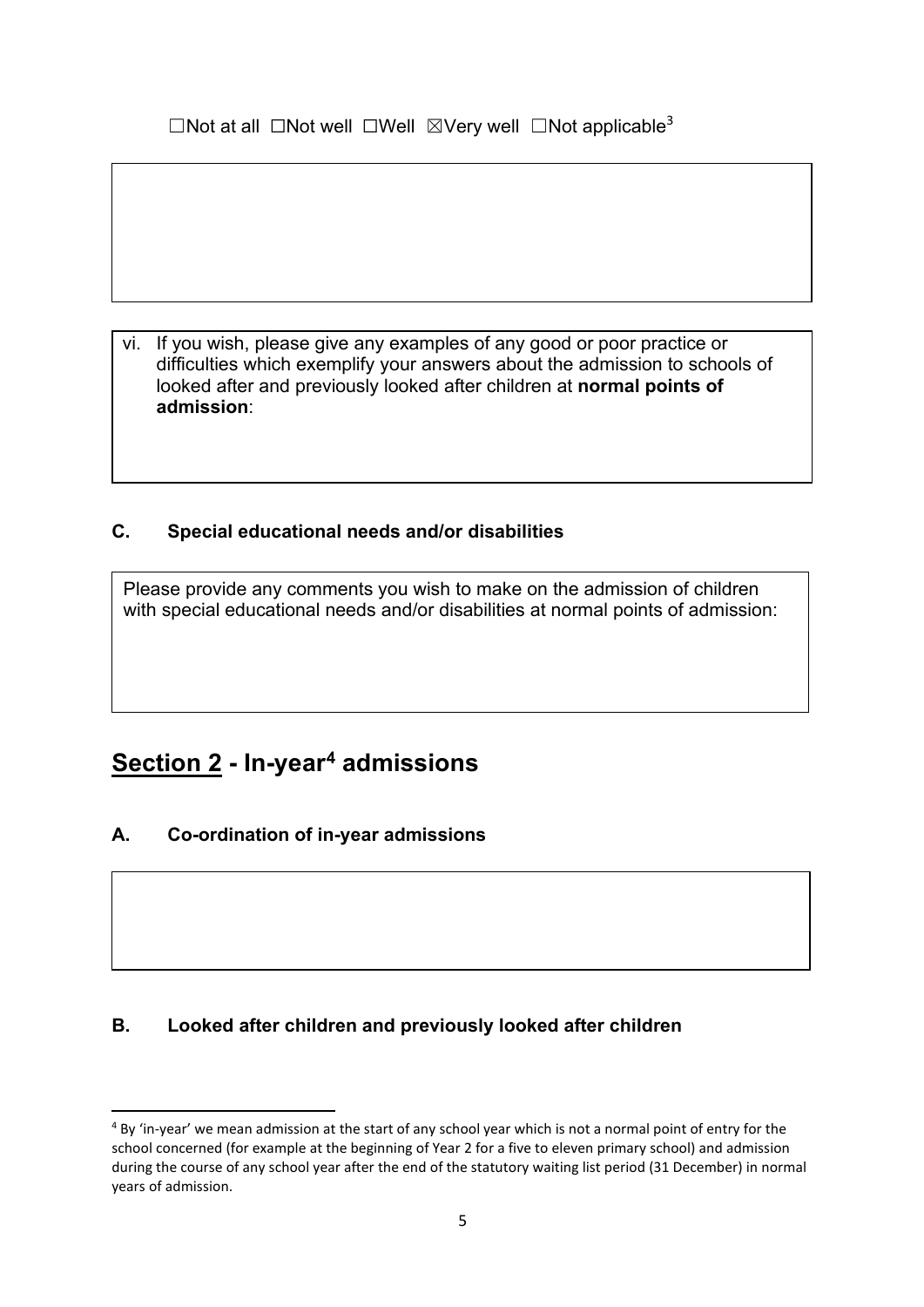i. How well does the **in-year admission** system serve children who are looked after by your local authority and who are being educated in your area?

☐Not at all ☐Not well ☐Well ☒Very well ☐Not applicable[5](#page-5-0)

ii. How well do the **in-year admission** systems in other local authority areas serve the interests of your looked after children?

☐Not at all ☐Not well ☒Well ☐Very well ☐Not applicable5

iii. How well does your **in-year admission** system serve the interests of children who are looked after by other local authorities but educated in your area?

☐Not at all ☐Not well ☐Well ☒Very well ☐Not applicable5

iv. How well does your **in-year admission** system serve the interests of previously looked after children?

☐Not at all ☐Not well ☐Well ☒Very well ☐Not applicable5

v. If you wish, please give examples of any good or poor practice or difficulties which support or exemplify your answers about **in-year admissions**  for looked after and previously looked after children:

#### **C. Children with special educational needs and/or disabilities**

i. How well served are children with special educational needs and/or disabilities who have an education, health and care plan that names a school when they need to be **admitted in-year**?

☐Not at all ☐Not well ☐Well ☒Very well ☐ Not applicable5

ii. How well served are children with special educational needs and/or disabilities who do not have an education, health and care plan when they need to be **admitted in-year**?

☐Not at all ☐Not well ☐Well ☒Very well ☐Don't know

iii. Please give examples of any good or poor practice or difficulties which support or exemplify your answers about **in-year admissions** for children with special educational needs and/or disabilities:

<span id="page-5-0"></span><sup>5</sup> 'Not applicable' will only be appropriate if there are no children falling within this definition.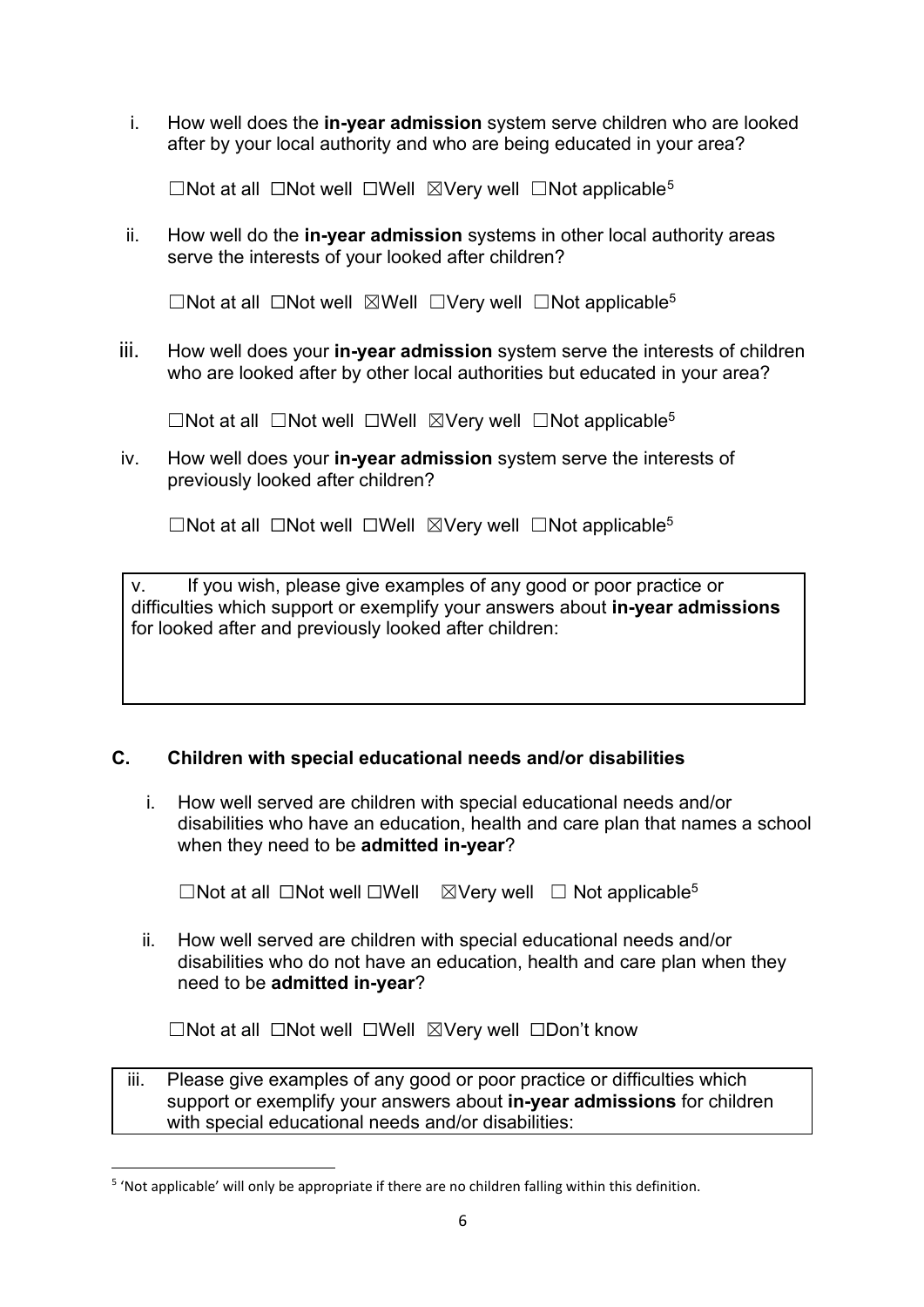iv. If you wish, please provide any comments about **in-year admissions** in respect of other children:

#### **D. Fair access protocol**

i. Has your fair access protocol been agreed $6$  with the majority of state-funded mainstream schools in your area?

☒Yes for primary ☒Yes for secondary

ii. If you have not been able to tick both boxes above, please explain why:

iii. How many children were admitted to schools in your area under the fair access protocol between 1 April 2020 and 31 March 2021?

| Type of school                                  | Number of Primary aged<br>children admitted | Number of Secondary aged<br>children admitted |
|-------------------------------------------------|---------------------------------------------|-----------------------------------------------|
| Community and<br>voluntary controlled           |                                             | 5                                             |
| Foundation,<br>voluntary aided and<br>academies |                                             | 12                                            |
| Total                                           |                                             |                                               |

iv. How well do you consider hard to place children are served by the fair access protocol in your area?

|  | $\Box$ Not at all $\Box$ Not well $\Box$ Well |  | $\boxtimes$ Very well | $\Box$ Not applicable <sup>7</sup> |
|--|-----------------------------------------------|--|-----------------------|------------------------------------|
|--|-----------------------------------------------|--|-----------------------|------------------------------------|

v. Please make any relevant comment on the protocol not covered above if you wish:

<span id="page-6-0"></span> $6$  An existing protocol remains binding on all schools up until the point at which a new one is adopted.

<span id="page-6-1"></span><sup>7</sup> 'Not applicable' would mean that there were no hard to place children for which the protocol was required.